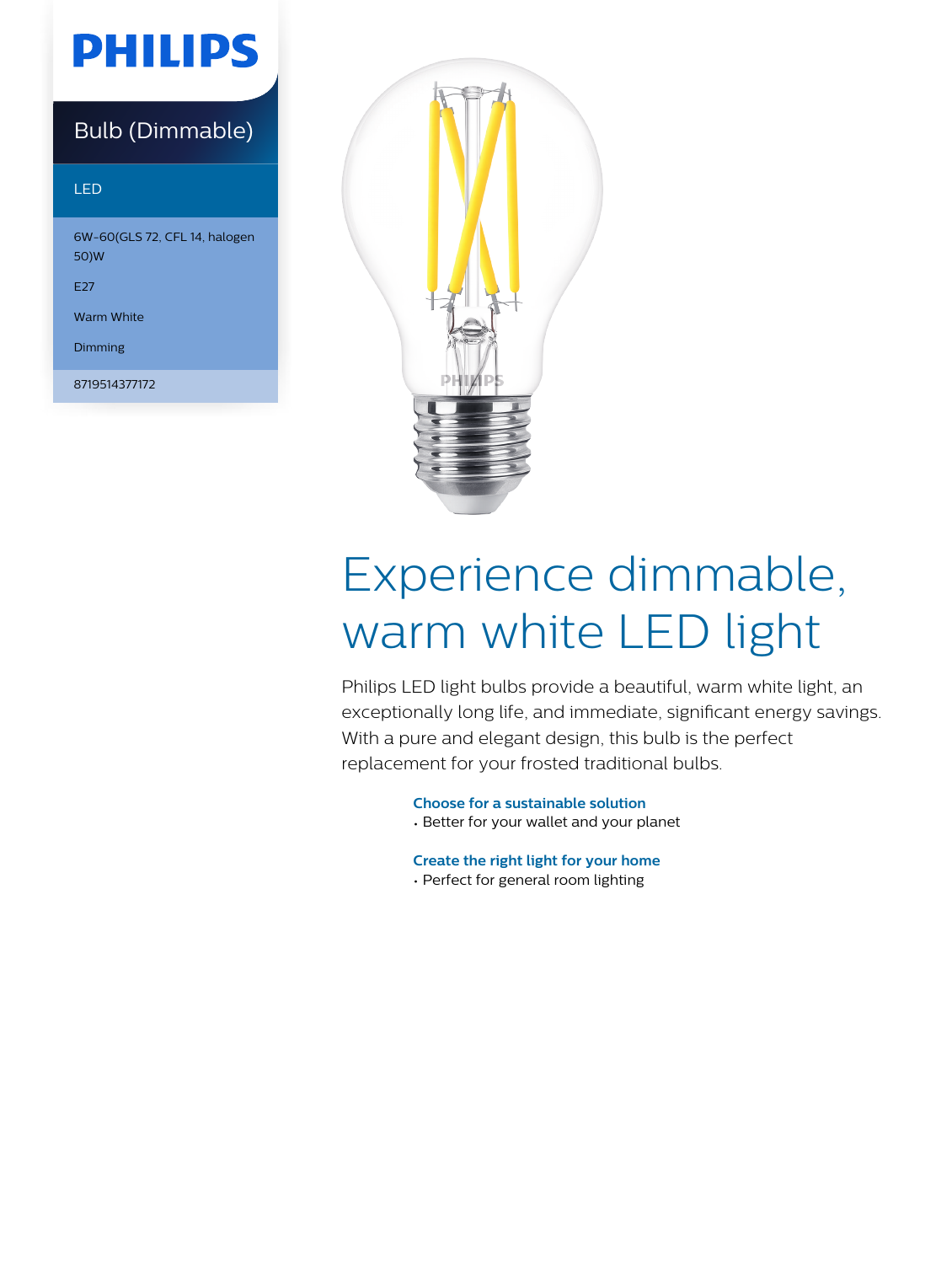#### 8719514377172

### **Highlights**

#### **Saving up to 90% energy**

LED technology saves up to 90% energy compared to your standard bulb. It therefore pays for itself and saves you money year after year. It also helps protect the environment.



**Perfect for general lighting** Modern lighting with Philips LED standard bulbs for all-around illumination, perfect for general room lighting.